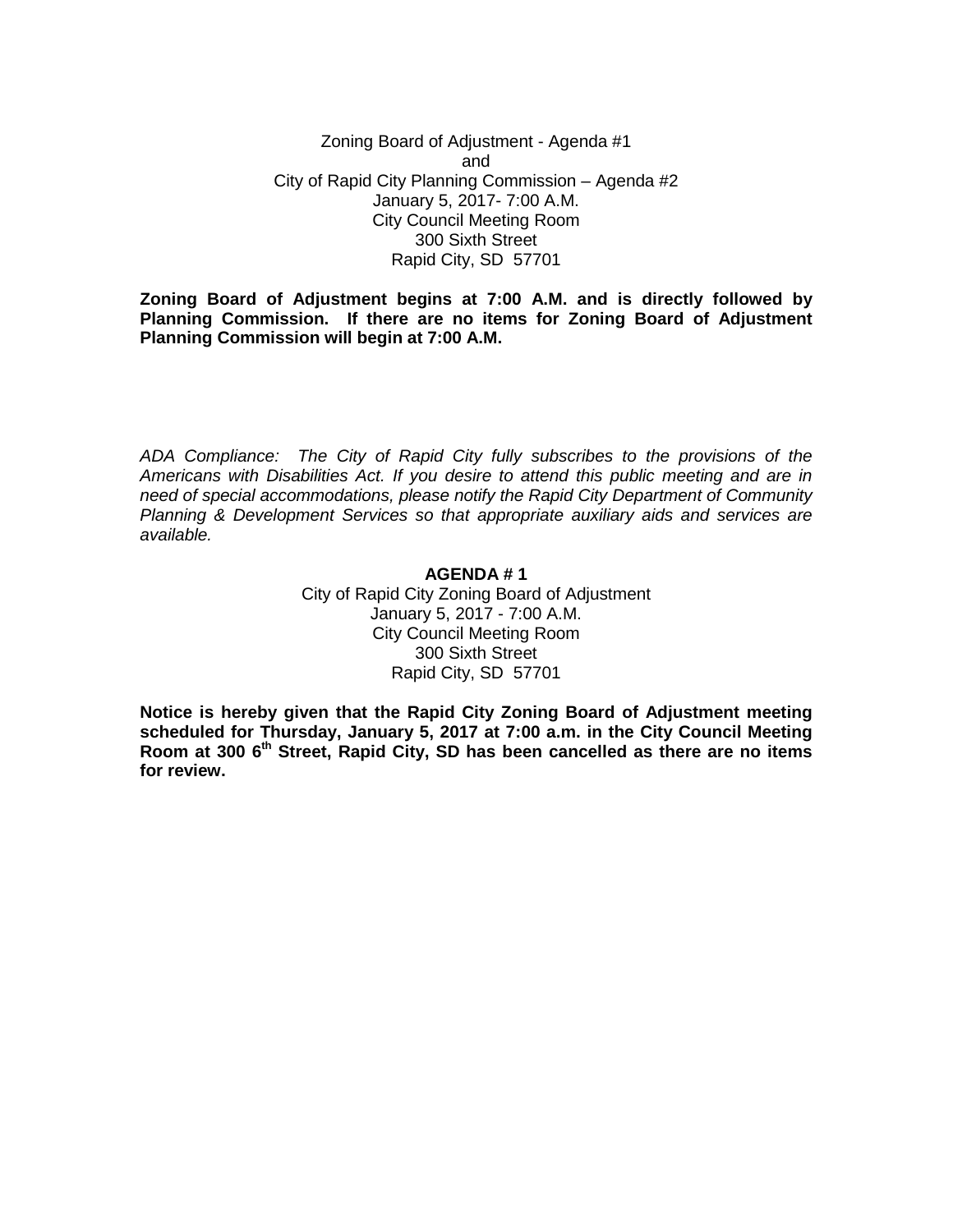*ADA Compliance: The City of Rapid City fully subscribes to the provisions of the Americans with Disabilities Act. If you desire to attend this public meeting and are in need of special accommodations, please notify the Rapid City Department of Community Planning & Development Services so that appropriate auxiliary aids and services are available.*

#### **AGENDA #2**

City of Rapid City Planning Commission January 5, 2017 - 7:00 A.M. City Council Meeting Room 300 Sixth Street Rapid City, SD 57701

SOME OF THE ITEMS ON THIS AGENDA ARE SUBJECT TO A PUBLIC HEARING *OR CONSIDERATION BY THE RAPID CITY COUNCIL FOR FINAL ACTION. PLEASE CONTACT THE COMMUNITY PLANNING & DEVELOPMENT SERVICES STAFF FOR INFORMATION REGARDING THE DATE ANY PARTICULAR ITEM MAY BE CONSIDERED BY THE CITY COUNCIL.*

# **Consent Calendar**

**The following items have been placed on the Consent Calendar for action to be taken on all items in accordance with staff's recommendation by a single vote. Any item may be removed from the Consent Calendar by any Planning Commissioner, staff member, or audience member, for separate consideration:**

### **---CONSENT CALENDAR---**

- 1. Approval of the December 8, 2016 Planning Commission Meeting Minutes.
- \*2. No. 16PD046 Orchard Meadows

A request by KTM Design Solutions, Inc for Yasmeen Dream LLC to consider an application for an **Initial Planned Development Overlay to allow an apartment complex** for property generally described as being located south of SD Highway 44 East and east of Elk Vale Road.

*The Rapid City Planning Commission's action on this item is final unless any party appeals that decision to the Rapid City Council. All appeals must be submitted in writing to the Department of Community Planning & Development Services by close of business on the seventh full calendar day following action by the Planning Commission.*

3. No. 16CA007 - Amendment to the Comprehensive Plan to adopt the Box Elder Drainage Basin Design Plan A request by City of Rapid City - Public Works to consider an application for an **Amendment to the Comprehensive Plan to adopt the Box Elder Drainage Basin Design Plan** for property generally described as being located north of I-90 from LaCrosse Street west to Deadwood Avenue south of Box Elder Creek in Meade County, east to Elk Vale Road and north of Anamosa Street.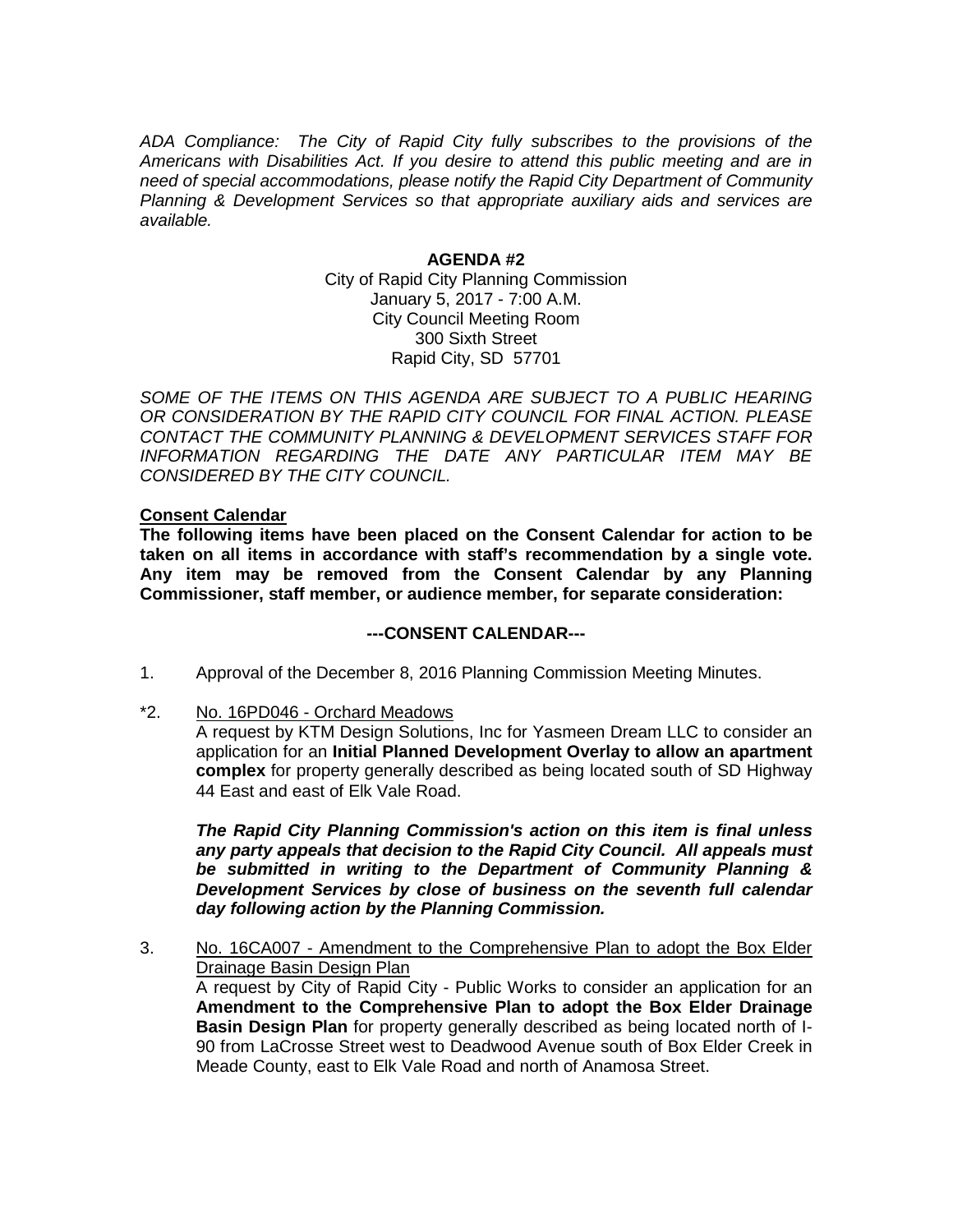4. No. 16PL121 - Village on Monroe

A request by Neighbor Works Dakota Home Resources for Dakota Land Trust to consider an application for a **Preliminary Subdivision Plan** for Proposed Lots 1 thru 5 and common area of Village on Monroe, generally described as being located at 612 Dilger Avenue.

\*5. No. 16PD064 - DDE Subdivision

A request by Justin Casey to consider an application for a **Major Amendment to the Planned Development to allow a child care center** for property generally described as being located at 110 N. Cambell Street, Suite D & E.

*The Rapid City Planning Commission's action on this item is final unless any party appeals that decision to the Rapid City Council. All appeals must be submitted in writing to the Department of Community Planning & Development Services by close of business on the seventh full calendar day following action by the Planning Commission.*

\*6. No. 16PD065 - Menard Subdivision

A request by Creek Drive Land, LLC to consider an application for a **Final Planned Development Overlay to allow an apartment complex** for property generally described as being located east of the intersection of Century Road and North Creek Drive.

*The Rapid City Planning Commission's action on this item is final unless any party appeals that decision to the Rapid City Council. All appeals must be submitted in writing to the Department of Community Planning & Development Services by close of business on the seventh full calendar day following action by the Planning Commission.*

7. No. 16PL129 - John Roberts Subdivision

A request by Abeln and Associates Architects P.C. - Mark Abeln for Tyler Oliver of Coby 2016 LLC to consider an application for a **Preliminary Subdivision Plan** for proposed Lots 2A and 2B of John Roberts Subdivision, generally described as being located in the southwest corner of E. St. Patrick Street and Cherry Avenue.

8. No. 16PL130 - Patrick Foley Addition

A request by Davis Engineering for Duininck Brothers and Gilchrist Land Co to consider an application for a **Preliminary Subdivision Plan** for Lot A of Patrick Foley Addition, generally described as being located on the east side of Highway 79, 2.5 miles south of RC Landfill.

- 9. No. 16RZ034 Cambell Square Addition A request by Steve Wynia to consider an application for a **Rezoning from General Commercial District to Light Industrial District** for property generally described as being located at 1300 E. Centre Street.
- 10. No. 16RZ035 AJ Meier Subdivision A request by KTM Design Solutions for A and J Meier LLC to consider an application for a **Rezoning from General Agricultural District to Light**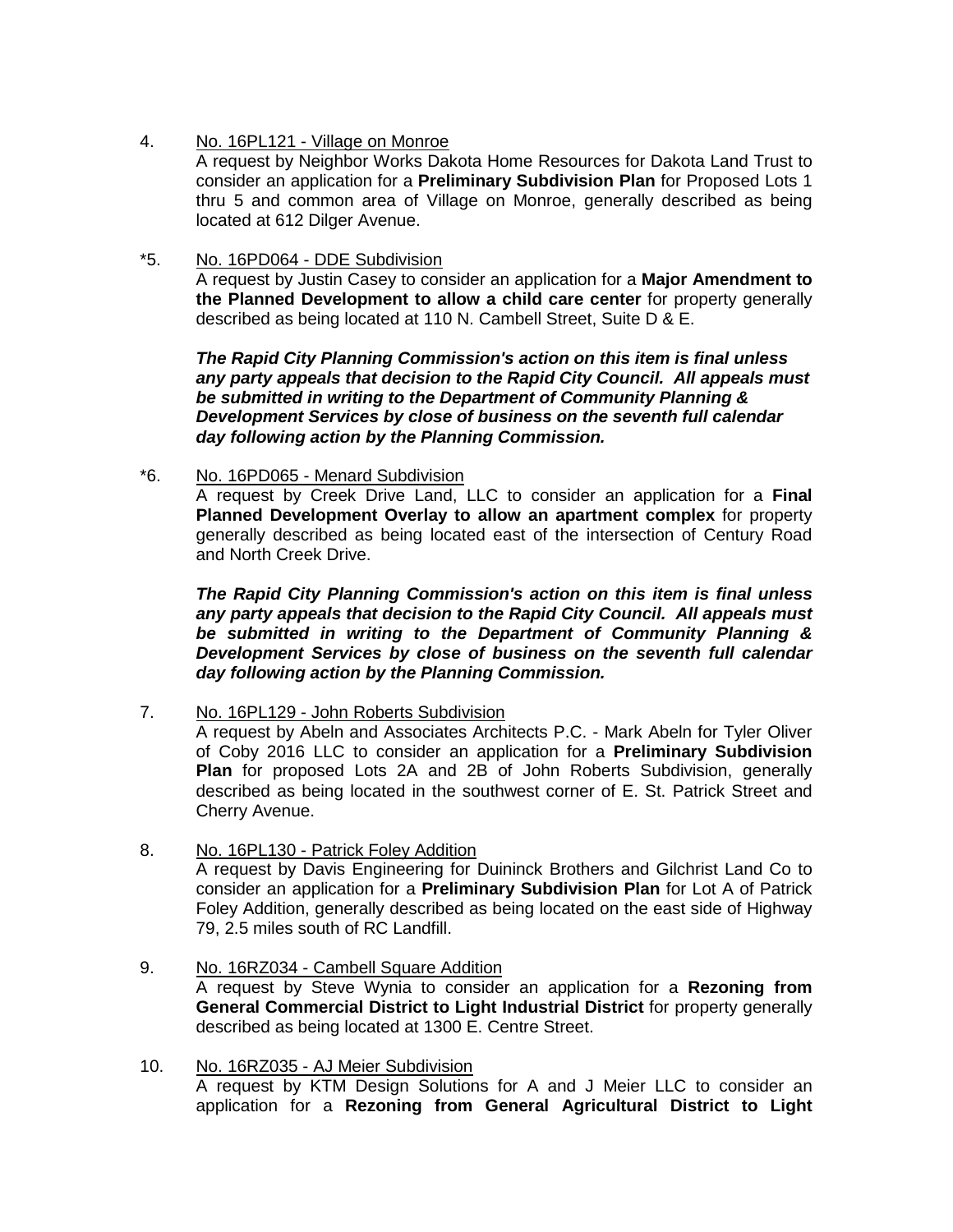**Industrial District** for property generally described as being located at the northwest terminus of Seger Drive between Dyess Avenue and Elk Vale Road.

# **---END OF CONSENT CALENDAR---**

# **---BEGINNING OF REGULAR AGENDA ITEMS---**

\*11. No. 16PD058 - Village on Monroe

A request by Neighbor Works Dakota Home Resources for Dakota Land Trust to consider an application for a **Final Planned Development Overlay to Create to a townhome development** for property generally described as being located at 612 Dilger Avenue.

*The Rapid City Planning Commission's action on this item is final unless any party appeals that decision to the Rapid City Council. All appeals must be submitted in writing to the Department of Community Planning & Development Services by close of business on the seventh full calendar day following action by the Planning Commission.*

\*12. No. 16PD062 - Original Town of Rapid City

A request by Gene Fennell for Fennell Design Inc. to consider an application for a **Major Amendment to the Planned Development to allow a mixed-use development** for property generally described as being located at 201 Main Street.

*The Rapid City Planning Commission's action on this item is final unless any party appeals that decision to the Rapid City Council. All appeals must be submitted in writing to the Department of Community Planning & Development Services by close of business on the seventh full calendar day following action by the Planning Commission.*

\*13. No. 16PD063 - Original Town of Rapid City

A request by TSP, Inc for 118 Main Street LLC to consider an application for a **Final Planned Development Overlay to allow residential uses in conjunction with business uses** for property generally described as being located at 118 Main Street.

*The Rapid City Planning Commission's action on this item is final unless any party appeals that decision to the Rapid City Council. All appeals must be submitted in writing to the Department of Community Planning & Development Services by close of business on the seventh full calendar day following action by the Planning Commission.*

- 14. No. 16AN006 Big Sky Subdivision A request by City of Rapid City to consider an application for a **Resolution of Intent to Annex** for property generally described as being located east of Elk Vale Road, north of Twilight Drive, west of Reservoir Road, south of Homestead Street.
- 15. No. 16TI005 Heartland Retail Center A request by Doyle Estes and Kathy Johnson to consider an application for a